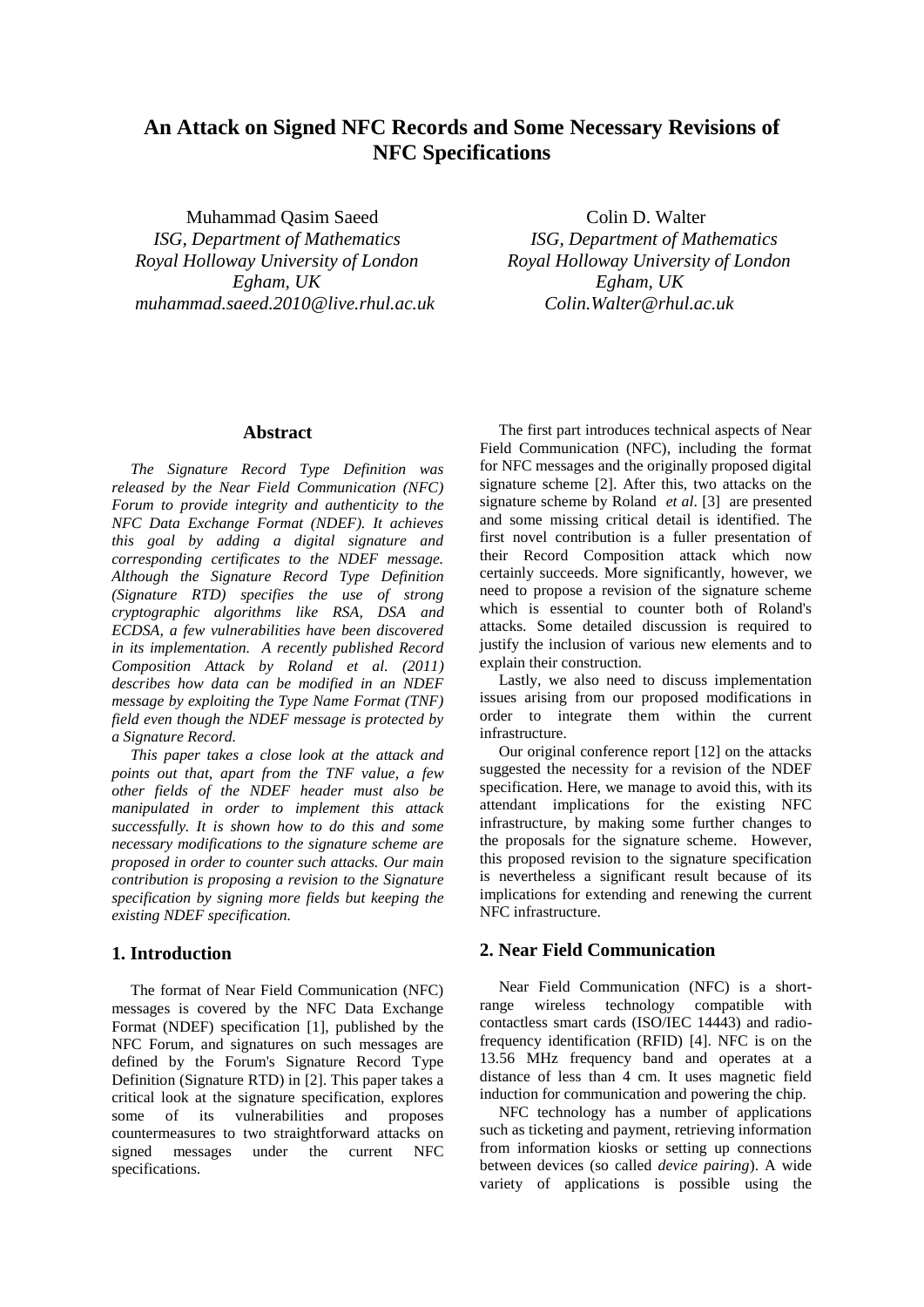technology because of the different operation modes supporting both communication from device to device (peer-to-peer mode), communication between a device and a passive tag (read/write mode) and an emulation mode where a device can act like a contactless smart card [5].

NFC technology is now available on cell phones resulting in a sharp rise in its use. It makes life easier and more convenient for consumers around the world by making it simpler to make transactions, exchange digital content, and connect to electronic devices with a touch. Multiple modes allow consumers to perform contactless transactions, connect to peer devices for data sharing or interact with a variety of contactless "smart objects" through their mobile devices. For example, a customer could initiate the process of buying a cinema ticket by touching his NFC mobile phone against a smart movie poster. NFC technology provides the capability for ticketing, banking and other applications, which were historically installed on contactless security tokens, to be implemented on mobile devices. These functionalities allow NFC-enabled mobile phones to be used as if they were contactless smart tokens, e.g. for retail payments at point of sale (POS) terminals or swiping an e-ticket at a turnstile. They also provide the opportunity for a single device to contain multiple tokens [6]. This technology is highly suitable for monetary transactions (especially micropayments) because of its shorter range and compatibility with contactless smart cards.

# **3. The NFC Forum**

The NFC Forum was established in 2004 to standardize applications which use NFC [7]. The NFC Forum promotes sharing, pairing, and transactions between NFC devices or tags. In June 2006, the Forum formally outlined the architecture of NFC technology. One such use of NFC tags is in socalled *Smart Posters*. These contain information such as the Title, an SMS, and a URL or electronic business card. The user can access this information simply by touching his cell phone on such tags. Apart from displaying the information to the user, the smart poster can also trigger an action such as opening a specific website, calling the telephone number stored in the poster, etc [8]. (This should, of course, be subject to the consent of the user's security policy settings.)

With the increasing number of available applications of NFC technology, threats of its abuse are also emerging in parallel. In the case of abuses related to smart posters, an attacker may replace the URL address or the telephone number with malicious content. Consequently, it is essential to guarantee the integrity and authenticity of NFC data.

The NFC Forum developed the Signature Record Type Definition (Signature RTD) in 2010 to fix such

problems [2]. Its main objective is to digitally sign the data fields of an NDEF message, thus providing integrity and authenticity.

#### **3.1. NFC Data Exchange Format**

The NFC Data Exchange Format (NDEF) specification defines a common format and rules to exchange information in the NFC environment. NDEF is a lightweight, binary message format that can be used to encapsulate one or more applicationdefined payloads of arbitrary type and size into a single message construct. Each payload is described by a type, its length, and an optional identifier. A record is the unit for carrying the payload within an NDEF message. An NDEF message contains one or more NDEF records [1]. The structure of an NDEF record is shown in Figure 1.



**Figure 1. NDEF Record Layout ([1], fig. 3)**

The Message Begin *(MB)* and Message End *(ME)* bits indicate the first and the last record of an NDEF message respectively. The Chunk Flag *(CF)* specifies that the payload of that record is continued in the next record. Short Record *(SR)* is a 1-bit flag which, if set, indicates that the size of the *Payload-Length* field is one byte. In this case, the size of *Payload* is restricted to between 0 and 255 bytes. Otherwise, the *Payload-Length* field consists of 4 bytes (as shown in Figure 1) and it determines a *Payload* size ranging from 0 to  $2^{32}$ -1 bytes. The flag *IL* determines whether or not the optional *ID* field and corresponding *ID-Length* field are present.

The Type Name Format *(TNF)* is a 3-bit field indicating the structure of the *Type* field which gives the type of *Payload*. Its value ranges between 0 and 7 with meaning as shown in Table 1. *Type-Length* and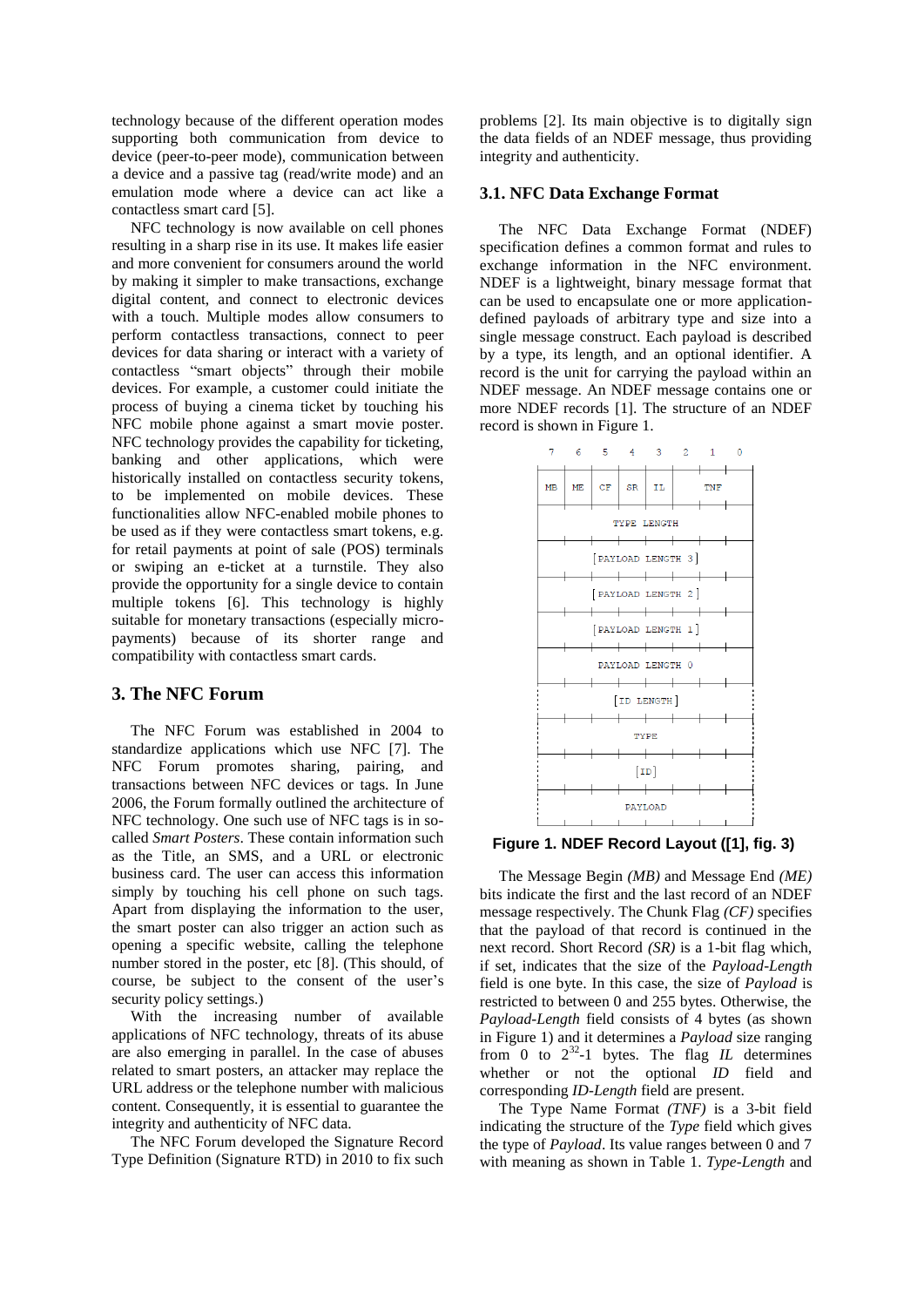*ID-Length* are unsigned 8-bit integers that specify the length in octets of the *Type* field and *ID* field respectively. The *Type* field describes the type of *Payload*, and the optional *ID* field is a URI reference.

# **Table 1. Type Name Format (TNF) Description (cf [1], table 1)**

| <b>TNF</b>     | <b>Meaning</b>                                                                                                                                                                                                                         |  |  |
|----------------|----------------------------------------------------------------------------------------------------------------------------------------------------------------------------------------------------------------------------------------|--|--|
| $\Omega$       | The record is empty and there is no<br>payload or type associated with this<br>record. The corresponding length fields<br>are set to zero. This TNF value can be<br>used whenever an empty record is needed.                           |  |  |
| 1              | Indicates that the Type field contains a<br>value that satisfies the RTD type name<br>format defined in the NFC Forum RTD<br>specification, such as Smart poster RTD,<br>Signature RTD, URL RTD etc.                                   |  |  |
| $\overline{c}$ | Type is a MIME media type identifier<br>(RFC 2406).                                                                                                                                                                                    |  |  |
| $\overline{3}$ | Type is an absolute URI (RFC 3986).                                                                                                                                                                                                    |  |  |
| $\overline{4}$ | Type is an NFC Forum external type.                                                                                                                                                                                                    |  |  |
| 5              | Type is of unknown format. It is used<br>when the type of the payload is unknown.<br>When used, the Type-Length field must be<br>zero and thus the Type field is omitted. In<br>this case, the payload is stored but not<br>processed. |  |  |
| 6              | The record continues the payload of the<br>preceding chunked record. When used, the<br>ID-Length and ID fields are omitted, the<br>Type-Length field must be zero and there<br>is no Type field.                                       |  |  |
| 7              | Reserved for future use.                                                                                                                                                                                                               |  |  |

### **3.2. Record Chunks**

A record chunk carries a chunk of a payload. It can be used to partition dynamically generated contents or very large entities into multiple sequential record chunks within an NDEF message. Every chunked payload is encoded as an initial record chunk followed by zero or more middle record chunks and concluded with a terminating record chunk [1].

The initial record chunk has its *CF* flag set. The *Type* field and the *ID* field (if present) indicate the *Type* and *ID* of the entire payload respectively. The *Payload-Length* field indicates the size of payload of the initial record only.

The *middle* and *terminating* record chunks do not have *Type* and *ID* fields as these are already indicated in the initial chunk. Their *TNF* field value is 6, indicating that the *Type* and *ID* are the same as for the initial record chunk. Their *Type-Length* and *ID-Length* fields are zero and absent respectively.

The *CF* is set for *middle* chunks and is clear for the *terminating* chunk.

# **4. The Signature Record Type Definition**

The Signature Record Type Definition specifies the format used when signing single or multiple NDEF records [2]. It defines a list of suitable algorithms and certificate types that can be used to create the signature. It provides users with the possibility of verifying the authenticity and integrity of the data within the NDEF message.

#### **4.1. The Signature Record**

The contents of the payload of a signature record consist of three parts: *Version*, digital *Signature* and *Certificate Chain* as shown in Figure 2. The *Version* is a single byte field indicating the version of the specification to which a signature is compliant. Currently the only valid version is 1. The *Signature* field contains either the actual signature or a URI reference to a signature. The signature RTD supports RSA, DSA and ECDSA. The *Certificate Chain* contains the certificate format, the total number of certificates, the list of certificates and an optional URI reference.



**Figure 2. Payload of an NDEF signature record, based on [3], fig. 2**

# **4.2. Use of the Signature Record in an NDEF Message**

The signature record applies to all preceding records, starting either from the first record of an NDEF message or from the first record following the preceding signature record as shown in Figure 3. Signature Record 1 signs Records 1 and 2. It also marks the start of the signature of Record 3. Signature Record 2 signs Record 3 only whereas Record 4 has no signature. The signature is applied to the *Type*, *ID* (if present) and *Payload* of these records. The NDEF header and length fields are not signed as shown in Table 2.

In case where only a selection of records in an NDEF message is required to be signed, an *empty signature record* can be inserted into the record sequence to act as a start marker. An *empty signature record* has *TNF*=1 (as it is NFC Forum *well-known*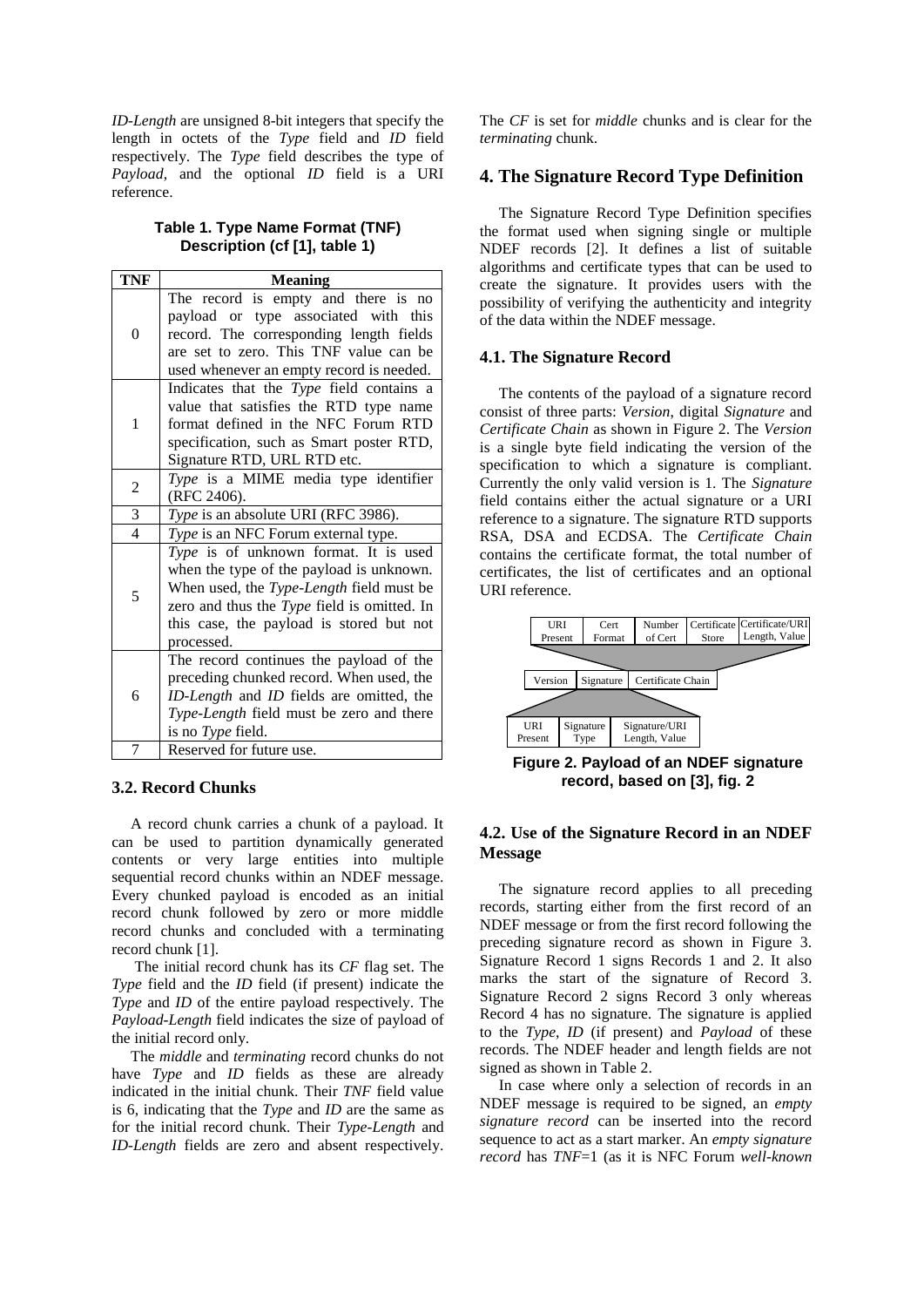

# **Figure 3. An NDEF message consisting of multiple records [3], fig. 3.**

type record), *Type* as 'Sig' and there is no payload associated with this record. Such a record indicates that the preceding records back to the start or the previous signature record are unsigned.

| <b>Field Name</b>           | <b>Signed/Unsigned</b> |
|-----------------------------|------------------------|
| Message Begin $(MB)$        | Not Signed             |
| Message End $(ME)$          | Not Signed             |
| Chunk Flag $(CF)$           | Not Signed             |
| Short Record (SR) Flag      | Not Signed             |
| ID-Length (IL) Present Flag | Not Signed             |
| Type Name Format (TNF)      | Not Signed             |
| Type-Length                 | Not Signed             |
| Payload-Length              | Not Signed             |
| ID-Length                   | Not Signed             |
| <b>Type</b>                 | Signed                 |
| ID                          | Signed                 |
| Payload                     | Signed                 |

**Table 2. Signing an NDEF Record ([2], §3.4)**

# **5. Related Work**

Haselsteiner [9] discovered that the transmission between the tag and the reader can be modified by an attacker. He pointed out that all the transmitted bits can be modified if Manchester coding with 10% ASK is used whereas, for Miller encoding with 100% ASK, this attack is feasible for certain bits but impossible for others. A strong synchronization is required between the attacker's device and legitimate devices to implement this attack, making it less than practicable. However, the concern here is mostly over reading tags with illegitimate content rather than the subversion of content during transmission.

Madlmayr [5] indicates that the NDEF data is prone to various attacks if proper protection is not used. Roland [10] carried out an analysis regarding signing an NDEF message. He provides the justification for signing a few selected fields of an NDEF message. Roland in [3] exploits some vulnerabilities of the Signature RTD.

Mulliner [4] analyzes the security of NFCenabled mobile phones. He takes into account not only the NFC-subsystem but also software components that can be controlled through the NFCinterface. The author used the Fuzzing technique to test the NFC software of the Nokia 6131. He found that an NDEF payload length field with values 0xFFFFFFFF and 0xFFFFFFFE causes the phone

to crash and reset. He also exploits the size of the display screen to launch some attacks on the smart poster.

Verdult and Kooman [11] demonstrate some practical attacks on the Nokia 6212 Classic. It allows users to exchange digital objects easily using the NFC interface. To do so, two phones should be within the proximity coupling distance of about 5 cms. This paper shows that the NFC feature that invokes a Bluetooth connection without user consent can be abused to install malicious software secretly on the phone. This results in a serious vulnerability when smart posters start installing malicious software or spreading viruses.

Francis *et al.* [6] investigate the possibility that a Near Field Communication (NFC) enabled mobile phone, with an embedded secure element (SE), could be used as an attack platform. They showed how an NFC mobile phone can be used for a tag cloning and skimming attack. Their findings indicate that the embedded SE with the existing security controls and the available contactless APIs could be exploited to configure the mobile phone as a contactless attack platform.

# **6. The Record Composition Attack**

The Record Composition Attack is aimed at composing different records in such a way that the digital signature remains valid. There are two scenarios described by M. Roland to accomplish this attack [3].

In the first scenario, two different smart posters are selected in which every record has its own signature. A malicious smart poster record can be created by selecting only a few of the records along with their signatures from the first poster and other records along with their signatures from the second poster. Similarly, unrelated records along with their respective signatures from a number of different posters can be combined together into a single NDEF message. The combined NDEF message will consist of a sequence of records that may be totally meaningless or convey misleading information, but still have valid signatures covering the whole message.

In the second scenario, the Record Composition Attack is accomplished by combining and hiding selected records from different NDEF messages. An adversary takes two or more smart poster records signed by the same or different parties. Each smart poster consists of records of various types like *Text*, *URI* etc. followed by the signature. The attacker takes all records from the posters and combines them to form a new smart poster record. The new poster will have valid signature records corresponding to data from each parent tag. The attacker then effectively removes the unwanted records from the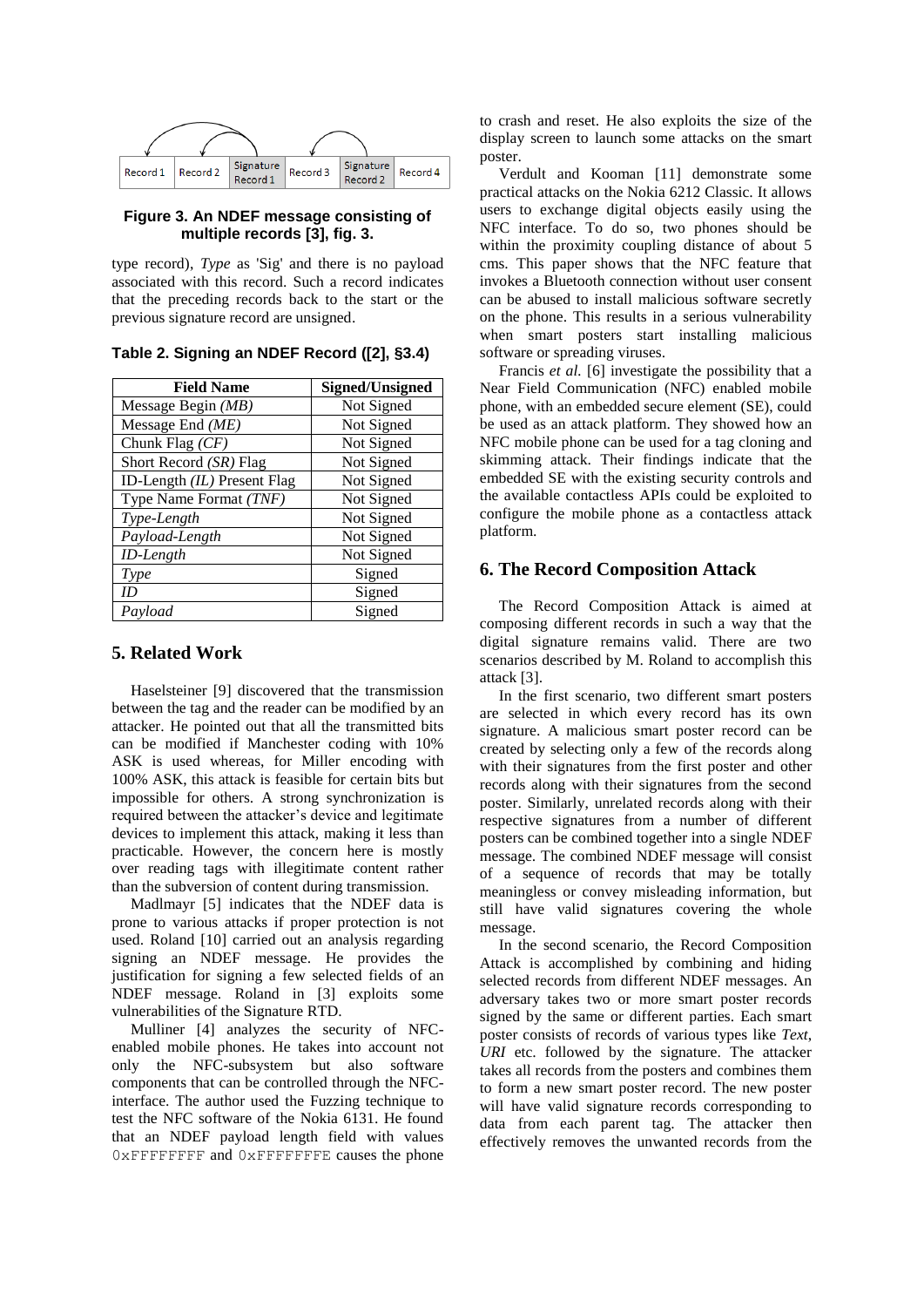message by hiding them from the viewer, but keeps the signatures valid.

As all the records are digitally signed, the actual removal of any record invalidates the signature. Instead, the chosen records are retained but hidden from the user by manipulating the unsigned *TNF* field. The *TNF* value is changed from 1 to 5, i.e. from an NFC Forum well-known type to an *unknown* type. The *TNF* value can be changed as it is not signed. The NDEF parser receiving an NDEF record with a *TNF* value of *Unknown* will store the *Payload* of that record without processing it. In this case the *Payload* will not appear to the user. So, rather than removing a record, it has been hidden simply by changing the *TNF* value.

### **7. The Amended Attack**

In fact, Roland's attack [3] described thus far does not necessarily work because there are a few other changes that may have to be carried out in order to keep the signature valid. These necessary modifications were overlooked in [3].

For the new *TNF*=5 of the hidden records, the *Type-Length* field must be zero and there can be no *Type* field (see Table 1). This is not the case for the original record (*TNF* ≠0,6). As the *Type-Length* field is not signed it can indeed be changed to zero, but the *Type* and *ID* fields are digitally signed and omitting or altering these fields to maintain a meaningful payload may invalidate the signature. Specifically, in order for the signature to remain valid, the original signature on the string *Type||ID||Payload* has to be the same as the signature on the new string *ID'||Payload'*. These strings must therefore be identical, with its initial interpretation replaced by one with a different, possibly invalid *ID'* and a new, probably meaningless, message *Payload'*. Quite apart from the semantic issues, the signature verification now fails unless the number of signed bytes is the same, i.e.

#### (*Type-Length*) + (*ID-Length*) + (*Payload-Length*) = *(ID-Length') + (Payload-Length')*

Therefore, apart from changing the *TNF* value, some further manipulation of the NDEF header may be required, together with adjustments to the *Type*-, *Payload*- and *ID*- lengths and corresponding removal, addition or repartitioning of bytes in the corresponding three fields.

When the *IL* bit is set, one easy solution is to increment the original value of the *ID-Length* or *Payload-Length* field by *Type-Length*. This corresponds to a reallocation of some of the signed bytes to the *ID* and *Payload* fields. When the *IL* flag is zero this still works providing it is the *Payloadlength* field which is incremented by *Type-Length* as mentioned in [10], Section V(L). It works well when

the *ID* field is not present, as shown in Figure 4, but in the presence of an *ID* field it results in a new and probably invalid *ID'* field that may be detected by a semantic check. No bytes need removing or adding to the record in these cases.



**Figure 4. Example changes in the NDEF header when the** *ID* **field is absent.**

We propose another solution, which cannot be caught by a semantic check on either the *Type* field or the *ID* field. Since it has no type, the *Payload* cannot fail a semantic check either. First set the *IL* flag to zero if it is not already zero, and remove the bytes containing the *ID-Length*, as in Figure 5. Then increment *Payload-Length* by (*Type-Length)+(ID-Length*), so that the new *Payload* consists of the concatenation of all the bytes formerly in the *Type*, *ID* and *Payload* fields. In this case, *Payload'* consists of all the signed bytes.





### **8. The Record Decomposition Attack**

In the second attack described by Roland *et al*. in [3], the payload is split (but *not* chunked) into two parts and spread over two records. The second part is hidden by using a record of *unknown* type, i.e. *TNF*=5. Since *Payload-Length* is an unsigned field, it can be changed in the first record without detection. The signature is computed over the concatenated bytes from the *Type, ID* and *Payload* of all records being signed. So, for the two new records to generate the same signature, it just requires the second record to have no *Type* or *ID* fields. The unknown type does this job as a record with an *unknown* type has no *Type* or *ID* fields. The only thing required to accomplish this attack is the suitable completion of the NDEF header fields of the new unknown-type record.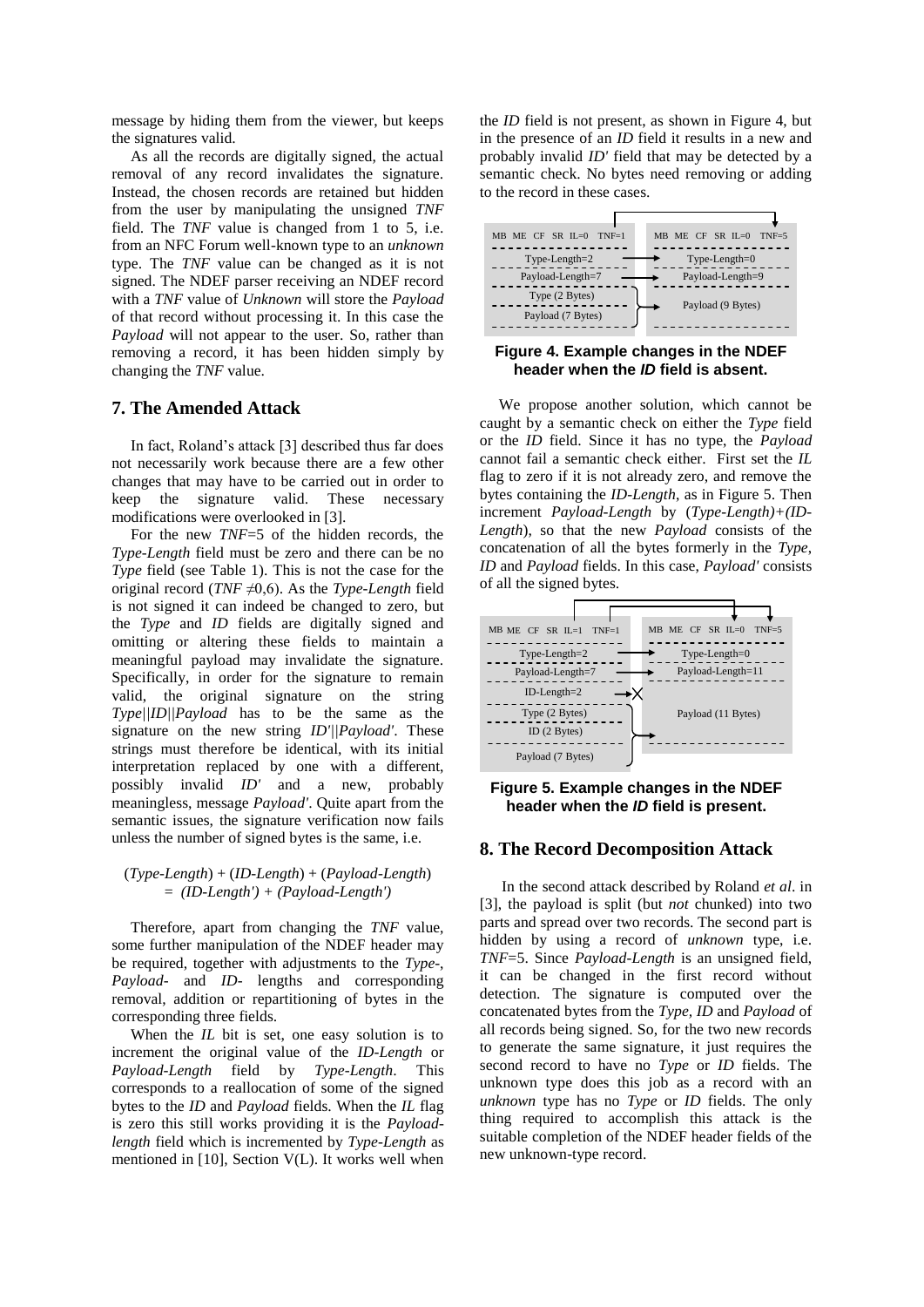An example of such an attack is the text of a smart poster stating, *"Do not board the train until you have a valid ticket"*. This text is digitally signed and the signature is stored using the Signature RTD. An attacker may split this message into two separate records as above. The first record stating *"Do not board the train"* will be visible to the user, whereas the second record stating *"until you have a valid ticket"* will not appear to the user as it is sent with the NDEF header fields stating *unknown* type. However, the digital signature will remain valid and so the user will consider it as a valid message. This attack of Roland works in its original form without further modification of length fields such as those described in the previous attack.

#### **9. Countermeasures**

Roland proposed that the receiver should only trust the payload bytes from a sequence of records if they are signed and share a common signature record [3]. But this needs very careful interpretation. As shown in the example of the Record Decomposition Attack in §8, the records share a common signature but only part of the message payload is displayed to the user. This partially displayed message with a valid signature cannot be trusted. Hence, the user's *view* of the message cannot be trusted even if all its records share a common signature.

The easiest way to avoid these attacks would be to sign all the header fields so that they may not be altered, but in practice this is out of the question. For example, the *MB* flag is intentionally unsigned so that a group of signed NDEF records may be moved to any position within an NDEF message [10]. This enables a variety of messages to be constructed for different target viewers around an important core content which is signed. However, it is unnecessary to sign the *ME* flag as the end of the section of the message which needs to have its integrity secured is marked by the signature record, so all the records preceding the signature record will have  $ME = 0$ .

A principle requirement of the signature definition is to be able to partition an NDEF record into multiple record chunks or *vice versa* as shown in Figure 6 without affecting the validity of the signature. This means, in particular, that only the *Payload* can be included in the signature for records after the first chunk, and that the chunk flag *CF* must be omitted from any header data that is included in the signature. The inclusion of any other field from the non-initial chunks, such as *length* fields, *TNF* or *CF* in the signature would also invalidate the signature. The fields from the *initial* chunk which are independent of whether or not the record is chunked are the only ones which could be included in the signature. They are the *MB, IL* and *TNF* fields in the header byte, the *Type-Length* and *Type* fields, and the *ID-Length* and *ID* fields.

However, one could sum the payload lengths from each chunk to obtain the same payload length as in the unchunked record, and include that in the signature because it is unaffected by chunking. This needs to be done with care as it should be possible to compute the signature using a block by block hash function without having to store every chunk payload. The message digest and total payload length must therefore be computed in parallel and, once the last chunk has been read, the length appended as a suffix to the string to being hashed. The resulting MAC is then signed and, if necessary, validated.



#### **Figure 6. An NDEF record appended with its digital signature is partitioned into multiple chunk records. The signature is valid for both cases.**

Another principle which we may wish to respect in proposing any revision of specifications is to insist that the signature is computed on the same components of each record irrespective of chunking. This would slightly simplify validation code, as would omitting the payload length computation.

The last principle worth mentioning is the desire to compute signatures directly from the concatenated record bytes in the order they appear and without alteration. It is easy to observe that the attacks above would not work if, for example, an extra byte *B* of fixed value were inserted between the *Type, ID* and *Payload* strings when necessary to separate them before the signature is computed. Thus, when none of the three components were the empty string, this would mean computing the signature of the string *Type*||*B*||*ID*||*B*||*Payload*, but it would be computed on just *Payload* when both *Type* and *ID* were of length 0. If this were done, the chunking process would not disturb the calculation of a signature, but the repartitioning of bytes required in the Record Composition attack would not work. This particular solution becomes unnecessary if the lengths of the various data components are also signed.

### **9.1. Revision of the Signature Specification**

We propose some modifications to the signature specification. The signature is presently computed over *Type*, *ID* and *Payload* fields as recalled in Section 4. Because of the two attacks, the inclusion of additional fields is necessary. However, in order to preserve the validity of signatures when a record is chunked, a different signature process is required for non-initial chunks. The proposed modified signature is compared to the existing specification in Table 3.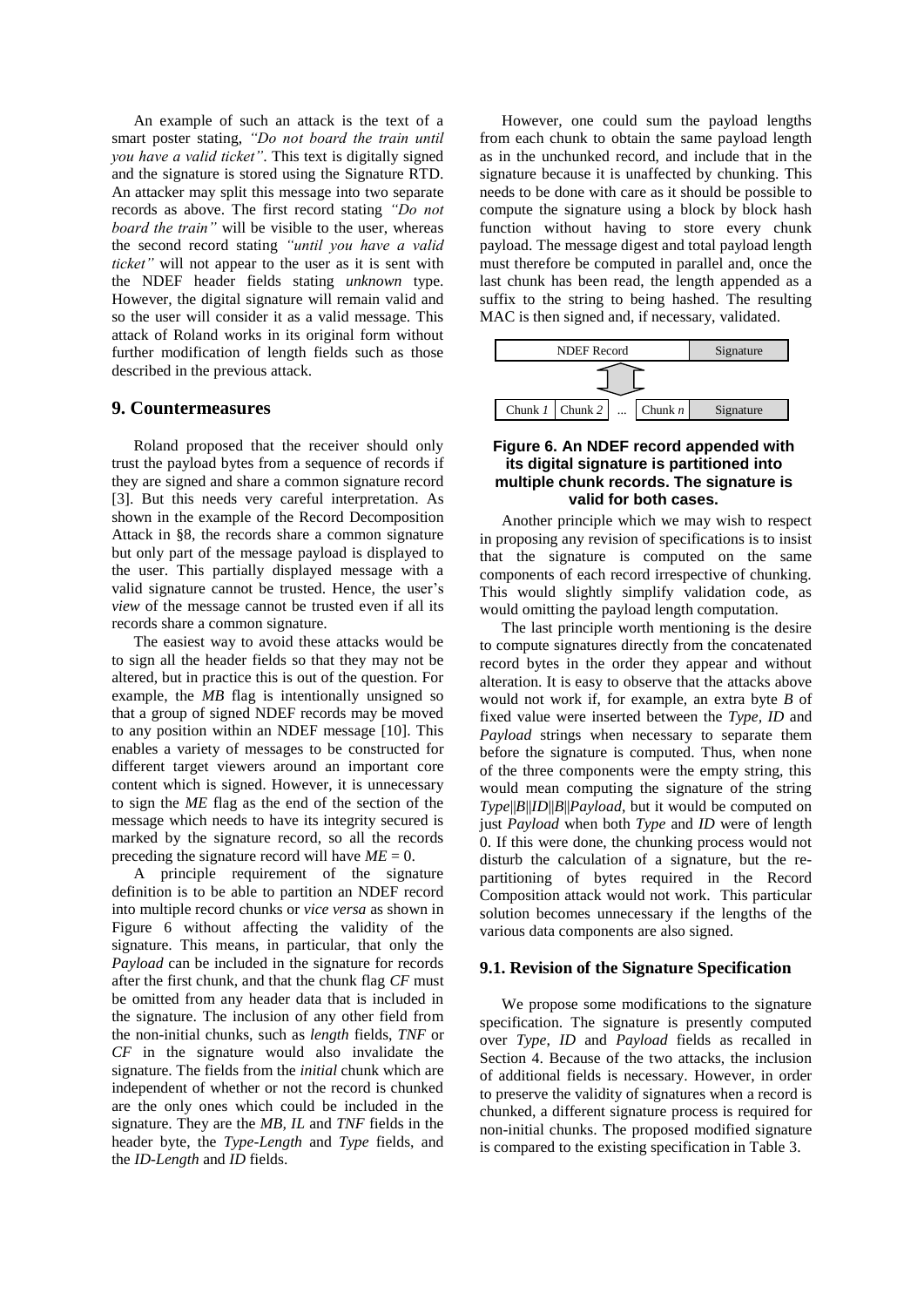| <b>Field Name</b> | <b>Existing</b> | <b>Proposed</b>   |  |
|-------------------|-----------------|-------------------|--|
| МB                | Not signed      |                   |  |
| МE                | Not signed      |                   |  |
| СF                | Not signed      |                   |  |
| SR                | Not signed      |                   |  |
| IL.               | Not signed      |                   |  |
| TNF               |                 | <b>Signed</b>     |  |
|                   | Not signed      | (unless $TNF=6$ ) |  |
| Type-Length       | Not signed      | Signed            |  |
|                   |                 | (unless $TNF=6$ ) |  |
| Payload-Length    | Not signed      | <b>Signed</b> (in |  |
|                   |                 | modified form)    |  |
|                   | Not signed      | Signed            |  |
| ID-Length         |                 | (if present)      |  |
| <b>Type</b>       | Signed          |                   |  |
| ID                | Signed          |                   |  |
| Payload           | Signed          |                   |  |

**Table 3. Comparison of the Existing and the Proposed Signature Record Specifications**

The first byte of the NDEF header containing *MB, ME, CF, SR, IL, TNF* cannot be added in full to the signature as noted earlier. However, making the *TNF* value immutable is wise. Its updating was the source of problems in the Record Composition attack. So, part of our proposal is to sign this for all records except the non-initial chunks. For *TNF*≠6, create a byte *TNFB* by masking the non-*TNF* bits from the first byte of the record. This byte will be signed. *TNFB* will be the empty string for *TNF*=6, and so not alter the signature when a record is chunked.

Next, we propose adding the *Type-Length* and *ID-Length* fields to the existing fields for signing except in the case of non-initial chunks, i.e. records with  $TNF = 6$ , when they are to be omitted. Addition of these two fields to the signature process does not invalidate the signature under the chunking process.

As noted before, *Payload-Length* cannot be signed unless the length is accumulated over all chunks. Let *Total-Payload-Length* denote the sum of *Payload-Length*s over all chunks of a chunked record, and the normal *Payload-Length* for an unchunked record. For convenience, let us define *Total-Payload* similarly: it is the usual *Payload* for an unchunked record and the concatenation of the *Payload*s from all chunks of a chunked record. This means that *Total-Payload-Length* and *Total-Payload*  are simply the *Payload-Length* and *Payload* of the corresponding unchunked record.

In our revised signature specification, the contribution to the signature of all chunks from a chunked record is the following string:

> *TNFB*||*Type-Length*||*ID-Length*||*Type*||*ID*|| *Total-Payload*||*Total-Payload-Length*.

The *TNFB, Type* and *ID* contributions and their lengths are, of course, those given in the *initial* chunk. The contribution of an unchunked record is the same, but can be written more simply as following because it is a single record.

# *TNFB*||*Type-Length*||*ID-Length*||*Type*||*ID*|| *Payload*||*Payload-Length*.

Because of our definitions of *Total-Payload* and *Total-Payload-Length*, the contributions to the signature are the same for an unchunked record and a chunked version of the same record. This means that the new signature could be simply defined in terms of the concatenated contributions from records in the equivalent unchunked message.

Note, finally, the ambiguity in the string used for *Total-Payload-Length*. This could be up to four bytes, and we do not know if the original unchunked record used one or four bytes if this length is under 2 8 . A formal specification would have to determine how it should be given, e.g. the endianness at bit and byte level using four bytes or using the minimum number of bytes.

# **9.2. Suitability for the Record Chunking Process**

The proposed signature scheme can be successfully used for validating messages with many record chunks without the need to store payload data. The first half of the contribution from a chunked record, namely

#### *TNFB*||*Type-Length*||*ID-Length*||*Type*||*ID*

is wholly derived from the initial chunk. Thereafter the string for hashing is given by appending the chunk *Payload*s until *Total-Payload* has been appended. At the same time, a record is kept of the sum of the *Payload-Length*s of the chunks. When the last chunk has been received, this sum equals the required *Total-Payload-Length*, and so its value can be appended also.

Therefore, a record may be partitioned into multiple chunks or *vice versa* without affecting the validity of the signature or the ease with which the signature is computed.

# **10. Security Analysis of the Proposed Specifications**

The modifications need to be analyzed for the feasibility of an attack and to justify the inclusion of the various new fields.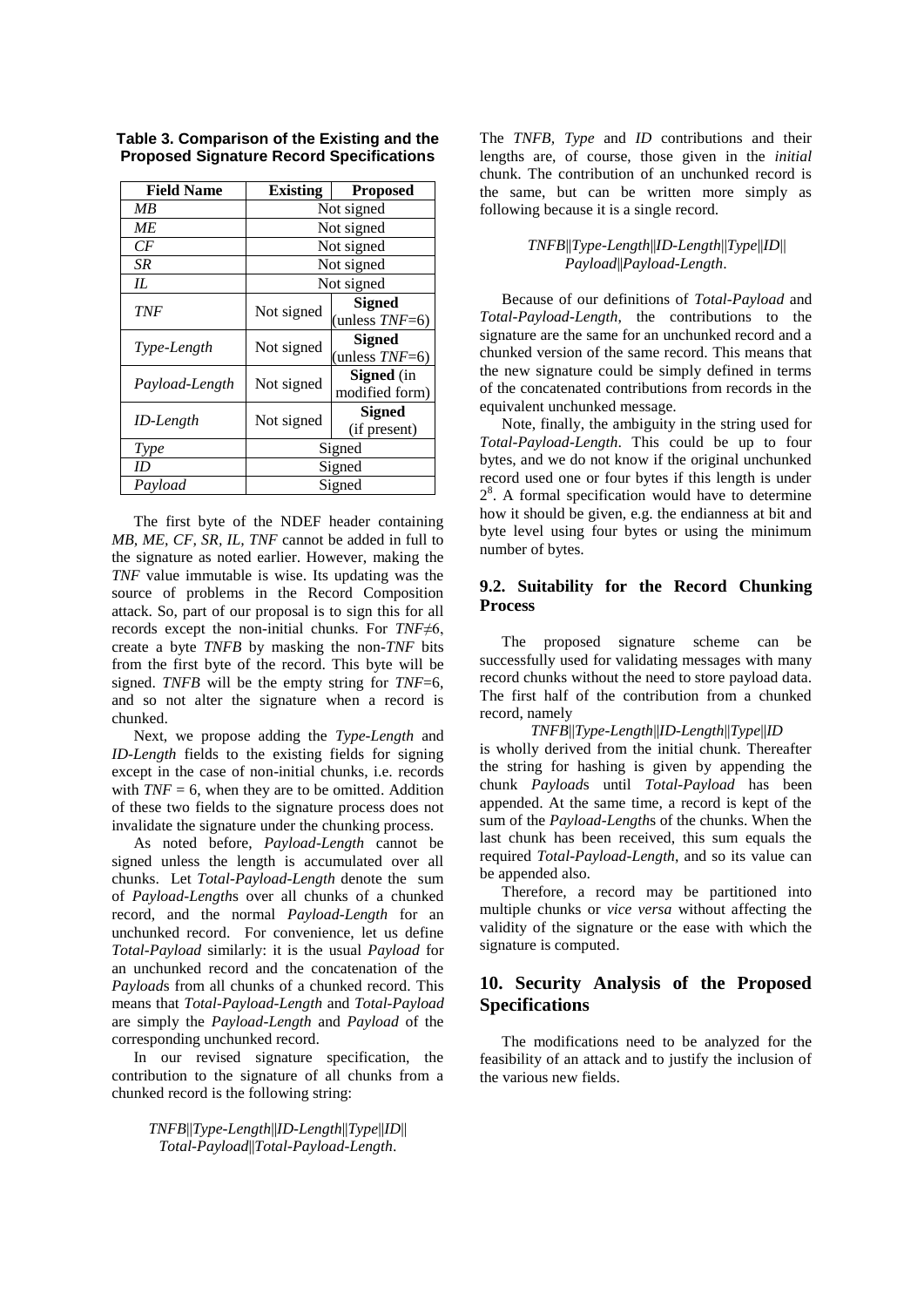# **10.1. Counter to the Record Composition Attack**

The main reason for the success of the Record Composition Attack was the unsigned NDEF header fields that could be manipulated in a specific way to accomplish this attack (see Figures 4 and 5). In our proposed structure, the *TNF*, *Type-Length, Payload-Length* and *ID-Length* fields are signed in addition to the already signed *Type, ID,* and *Payload* fields. So these fields can no longer be manipulated in the required way. This makes Record Composition Attack impossible.

Specifically, in the terminology of section 7, for the same attack to be successful under the new signature scheme would require at least *Type-Length*  = *Type-Length'* = 0 and *ID-Length = ID-Length'* as these both fields are signed and cannot be changed. However, *Type-Length =* 0 cannot occur when *TNF* is other than 0, 5 or 6. Although the original attack had an initial *TNF*=1 being changed to *TNF*=5, we should consider the possibility of attacks with these other initial values in order to justify (or not) the inclusion of *TNFB* in the proposed signature.

For *TNF*=0 the record should be empty. In this case the *Payload* is the empty string and making it invisible will not make any difference to what the user reads. For *TNF=*5, an update to *TNF*=5 also makes no difference to the message. Finally, *TNF*=6 indicates that the record is a non-initial chunk. Changing the field to have the value 5 would change it to a non-chunked record and result in the inclusion of additional *Type-Length* and *ID-Length* fields. Although the *ID-Length* field is optional in a record, the *Type-Length* field is not. It contributes 1 byte in the new signature scheme, resulting in a different signature if *TNF* is changed from 6 to 5. We conclude that, whatever the initial value of *TNF*, updating it to 5 invalidates the signature under the proposed scheme just by virtue of including the *Type-Length* and *ID-Length* fields, no matter how the other fields are changed.

Of course, the user needs to be aware of where signed messages start and finish since any signed messages might be combined without change into a larger misleading or wrong message. The signature specification clearly defines the starting and finishing point of the data to be signed. It is up to the user's browser and security policy to make clear where signed messages begin and end. Ideally, it should show a single signed message at a time and indicate that the visible message is signed with nothing hidden.

### **10.2. Counter to the Record Decomposition Attack**

In this attack, a record payload is decomposed into multiple parts which are completed to full

(unchunked) records by the addition of relevant header fields. The *TNF* value for some parts is set to 5, making them inactive records. The header fields also contain a *Type-Length* field with value zero. As this one-byte field is digitally signed in the proposed scheme, it will contribute to the string on which the signature is computed and result in an invalid signature. The only way to avoid this byte being part of the signature is to make the second record into a chunk. However, this requires *TNF=*6 and so prevents the value *TNF*=5 which is needed to hide the record's payload in the attack. Thus, the Record Decomposition Attack is successfully countered in the proposed scheme.

The specification for the unknown type record with *TNF*=5 has some redundant data. The *Type-Length* field is always zero and therefore redundant. This redundancy, in contrast to the record chunking case, proves to be a mechanism preventing the Record Decomposition Attack. If it were removed, the heading requirement for the hidden parts of the payload in the Record Decomposition Attack would be the first NDEF header byte and the *Payload-Length* field. If none of this information were included in the revised signature specification, data from the header fields would not invalidate the signature. Therefore excluding this redundancy would make the Record Decomposition Attack feasible for the revised signature specification if it excluded *TNFB* and *Total-Payload*.

In conclusion, although the *Type-Length* field is redundant in an unknown type record, it helps prevent the Record Decomposing Attack. Nevertheless, other fields in the proposed signature specification ensure that this redundancy could be safely removed.

### **10.3. Other Combinations of Records**

This section discusses other potentially malicious combinations of records with respect to the proposed signature specification. §§10.1 and 10.2 considered all possibilities for hiding part of a signed payload. One can ask if there are other changes to a sequence records which would not affect the signature. The first such combination is to sign the last of the *middle* and *terminating* chunks (and perhaps more subsequent records) while omitting the *initial* and the first few *middle* chunks. Although the signature specification only covers the complete sequence of chunks, it could be abused, with the first chunk to be signed being treated as the initial chunk, contributing its values for the *ID* and *Type*, among other things. This combination might have its *Type* and *ID*  properties changed since they are inherited from the initial chunk which may not have been signed. However, such a change is not allowable according to the NDEF specification [1]. This is because the first record in a sequence of signed records must be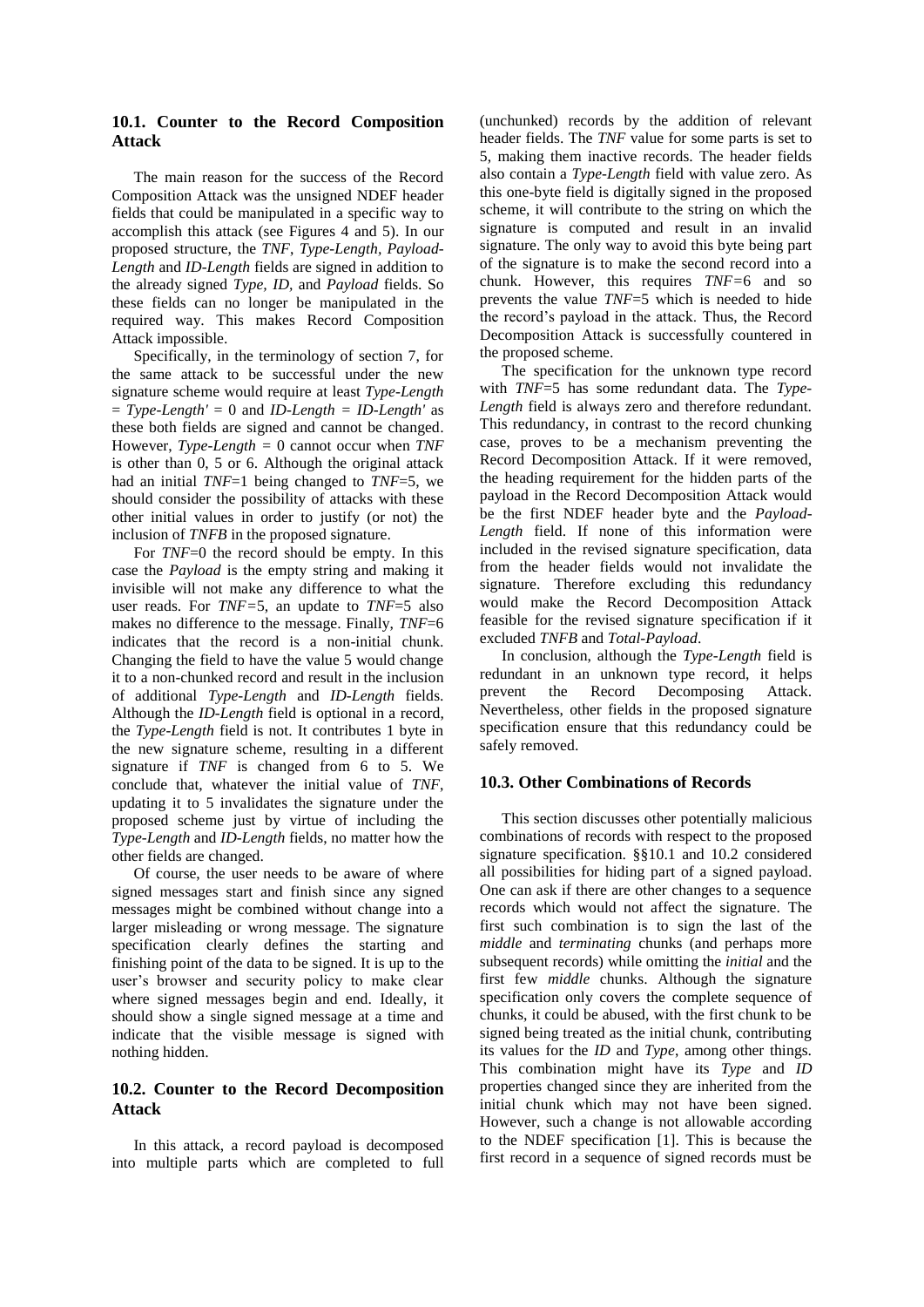the first record of the message or be preceded by a signature record. As a signature record cannot be a chunk (it has *TNF=*1, not 6), the start of the signed sequence of records must be before the initial chunk. Consequently, the *Type* and *ID* properties and their lengths are always signed for the part of the payload which is signed.

Let us now consider manipulation of the unsigned bits in the first header byte. We can ignore the *MB* and *ME* flags as they do not affect the semantic content of the records.

Any alteration to the *SR* bit changes the location of the other signed bytes, such as the *Payload*. This leads to an invalid signature unless there is a corresponding addition or removal of three *Payload-Length* bytes. If this changes the value of *Payload-Length* then the signature will be incorrect as that value is signed. If that value is unchanged then the *Payload* is unchanged, so that the interpretation of the record is unchanged. Hence if the *SR* bit can be changed without invalidating the signature then the message content is unchanged.

Switching the *IL* bit without invalidating the signature is not possible except for non-initial chunks where the value is irrelevant. Moreover, the *IL* flag is always zero for non-initial chunks as defined in the NDEF specification [1]. Changing *IL* introduces a byte for *ID-Length* into the signature stream or removes it, thereby altering the signature.

Finally, we briefly comment on the need to include the *TNF* value in the signature. For example, without *TNFB*, any of the values 1, 2, 3, 4 might be inter-changed without change to the sequence of bytes being signed. This would lead to a different interpretation of the *Type* value and hence a different interpretation of the *Payload*. We would then have to rely on the parser flagging an inconsistency. It is quite possible, although unlikely, for the differently interpreted payload to convey incorrect information to the user. Thus it is still wise to include *TNFB* in the signature scheme.

# **11. Implementation Issues**

# **11.1. Modification to the Signature Specification**

The proposed signature scheme is different from the existing one because of the addition of, *inter alia*, *Type-Length* and *ID-Length* fields. As such, it must be assigned a different version number in order to maintain backward compatibility. Fortunately, in this specification there is a version number which can be incremented.

The payload of the signature RTD consists of three fields as noted in §4, Fig 2: *Version, Signature* and *Certificate Chain*. These three fields are transmitted in the same order, with *Version* in first place. An NDEF parser can determine the signature

specification by first analyzing the version number. This is a single byte field so it can handle up to 256 versions of signature specification. As the existing signature specification is the only version presently available, the only currently valid version number is 1. So our proposed signature specification should be given version number 2.

The proposed specification is not compatible with version 1 because of the extra signed fields. Hence signature validators will have to be upgraded to enable version 2 signatures to be checked.

#### **11.2. Modifying the NDEF Specification**

Implementing changes in the NDEF specification is tricky as there is no *Version* field available in the NDEF format. This could be implemented by adding a single byte version number prefix with most significant bit 0 to distinguish it from the initial byte of the first record which has *MB* flag set to 1. Alternatively a complete version record could be constructed with additional details for parsing the information efficiently. However, it seems sensible to avoid changing both the NDEF and Signature RTD specifications when it is only necessary to change one of them.

### **11.3. The User Interface**

A digitally signed NDEF message should display some information for the user at the application level. It may include the name of the signing authority (from an x.509 certificate) with some additional details for the assurance of the user.

Our consideration of security issues showed that it is still important for users to be informed whether or not messages have been signed and for their browsers to make clear where individual signed messages begin and end. It should not be possible for signed messages to be concatenated without the user being aware where one message has finished and the next has started.

A signature can potentially be removed from a tag without any indication to the user (such as in a duplicate tag). It is up to the user whether he trusts the contents of a message without a signature or not. However, it is clear from the example attacks that the browser should be pro-active in warning the user of potential dangers, including the lack of any signature.

#### **12. Conclusion**

The Record Composition and Decomposition Attacks exploit unsigned fields in the NDEF header. Previously proposed attacks were not fully implementable without further modifications to these header fields. We refined those attacks and explained precisely what additional changes need to be made to